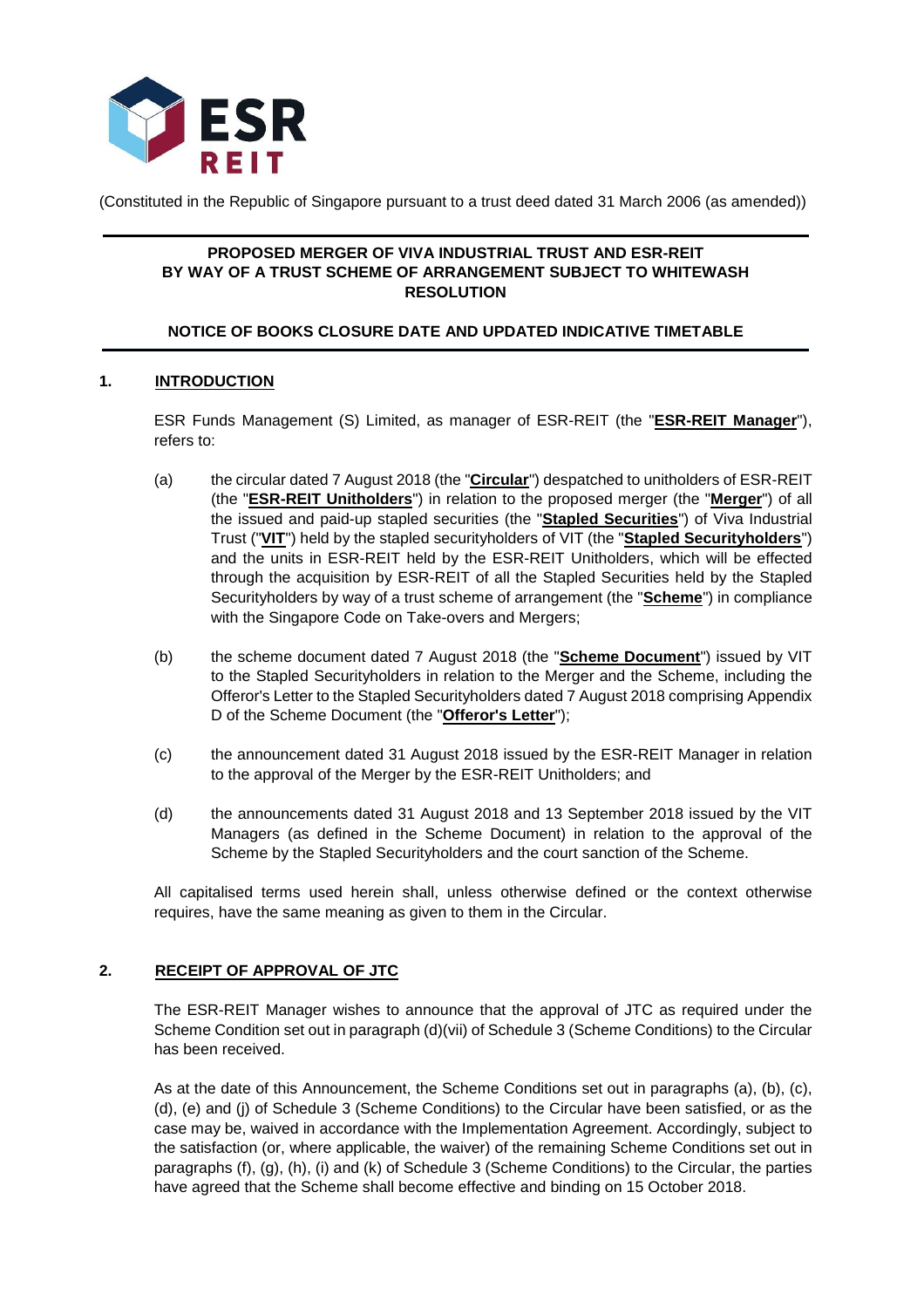# **3. BOOKS CLOSURE DATE – ESR-REIT PERMITTED DISTRIBUTIONS**

Notice is hereby given that the transfer books and the register of ESR-REIT Unitholders will be closed at **5.00 p.m. on 8 October 2018** in order to determine the entitlements to the ESR-REIT Permitted Distributions in respect of the period from 1 July 2018 to the Effective Date.

There are restrictions in the Singapore Code on Take-overs and Mergers (the "**Code**") in respect of the making of any profit forecasts during an offer period (as defined in the Code) and Rule 25.6(e) of the Code states: "[a] dividend forecast of a REIT would normally be regarded as a profit forecast". In view of the foregoing and that the offer period is ongoing, the ESR-REIT Manager will not provide any estimate as to the quantum of the distribution per ESR-REIT Unit under the ESR-REIT Permitted Distributions. The actual quantum of the distribution per ESR-REIT Unit under the ESR-REIT Permitted Distributions will be announced on a later date after the management accounts of ESR-REIT for the relevant period have been finalised.

## **4. UPDATED INDICATIVE TIMETABLE FOR THE SCHEME**

ESR-REIT Unitholders should note the updated indicative dates for the following events:

| Last trading date of ESR-REIT Units on a "Cum : 3 October 2018<br>Distribution" basis                                      |    |                                    |
|----------------------------------------------------------------------------------------------------------------------------|----|------------------------------------|
| Last day of trading of the Stapled Securities                                                                              |    | : 3 October 2018                   |
| Date of suspension of the Stapled Securities                                                                               | t. | 4 October 2018                     |
| <b>ESR-REIT Permitted Distributions ex-date</b>                                                                            |    | $: 4$ October 2018                 |
| <b>ESR-REIT books closure date to determine</b><br>entitlements to the ESR-REIT Permitted<br><b>Distributions</b>          | ÷. | 8 October 2018, 5.00 p.m.          |
| VIT Books Closure Date to determine<br>entitlements to the Scheme Consideration and<br>the VIT Permitted Distributions     |    | 8 October 2018, 5.00 p.m.          |
| <b>Expected Effective Date</b>                                                                                             |    | 15 October 2018 <sup>(1)</sup>     |
| Expected date for the allotment and issue of the $\therefore$ 17 October 2018 <sup>(2)</sup><br><b>Consideration Units</b> |    |                                    |
| Expected date for the delisting of the Stapled<br><b>Securities</b>                                                        |    | $: 22$ October 2018 <sup>(2)</sup> |

#### **Notes:**

- (1) The Scheme will only become effective and binding if all the Scheme Conditions have been satisfied (or, where applicable, waived) in accordance with the Implementation Agreement.
- (2) Assuming that the Effective Date is on 15 October 2018.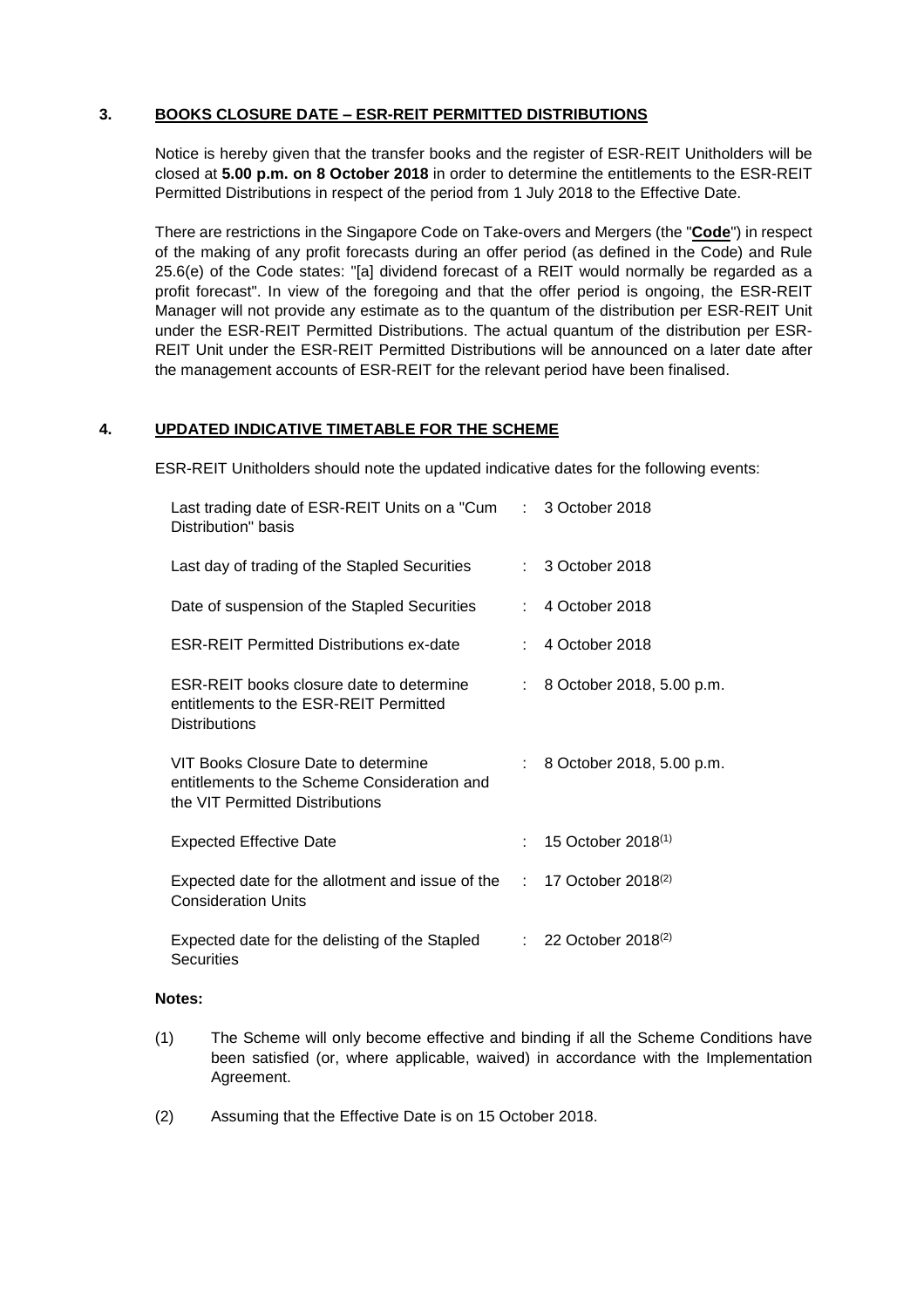Save for the last trading date of ESR-REIT Units on a "Cum Distribution" basis, last day of trading of the Stapled Securities, the date of suspension of the Stapled Securities, the ESR-REIT Permitted Distributions ex-date, the ESR-REIT books closure date and the VIT Books Closure Date, the above dates are indicative only and may be subject to change. Please refer to future announcement(s) by the ESR-REIT Manager for the exact dates of these events.

## **5. EXISTING ENCUMBRANCES OVER STAPLED SECURITIES**

With reference to paragraph 10.2(c) of the Offeror's Letter, as at the date of this Announcement, all of the Stapled Securities held by e-Shang Infinity Cayman Limited (comprising its direct interests listed in paragraph 10.1(i) of the Offeror's Letter) are the subject of encumbrances (the "**Stapled Securities Encumbrances**") granted in favour of RHB Bank Berhad, as security for existing facilities. Accordingly, paragraph 10.2(c) of the Offeror's Letter should reflect that e-Shang Infinity Cayman Limited, being a person acting in concert with the ESR-REIT Manager in connection with the Merger, has granted the Stapled Securities Encumbrances over all of its Stapled Securities.

29 September 2018

## **BY ORDER OF THE BOARD**

# **ESR Funds Management (S) Limited**

as Manager of ESR-REIT (Company Registration No. 200512804G, Capital Markets Services Licence No. 100132-5)

*Any queries relating to this Announcement, the Merger or the Scheme should be directed to one of the following:*

## **ESR Funds Management (S) Limited**

## **Citigroup Global Markets Singapore Pte. Ltd.**

Tel: +65 6657 1959

*.*

*The directors of the ESR-REIT Manager (including those who may have delegated detailed supervision of this Announcement) have taken all reasonable care to ensure that the facts stated and opinions expressed in this Announcement (other than those relating to VIT and/or the VIT Managers) are fair and accurate and that there are no other material facts not contained in this Announcement, the omission of which would make any statement in this Announcement misleading.*

*Where any information has been extracted or reproduced from published or otherwise publicly available sources or obtained from VIT and/or the VIT Managers, the sole responsibility of the directors of the ESR-REIT Manager has been to ensure through reasonable enquiries that such information is accurately extracted from such sources or, as the case may be, reflected or reproduced in this Announcement. The directors of the ESR-REIT Manager jointly and severally accept responsibility accordingly.*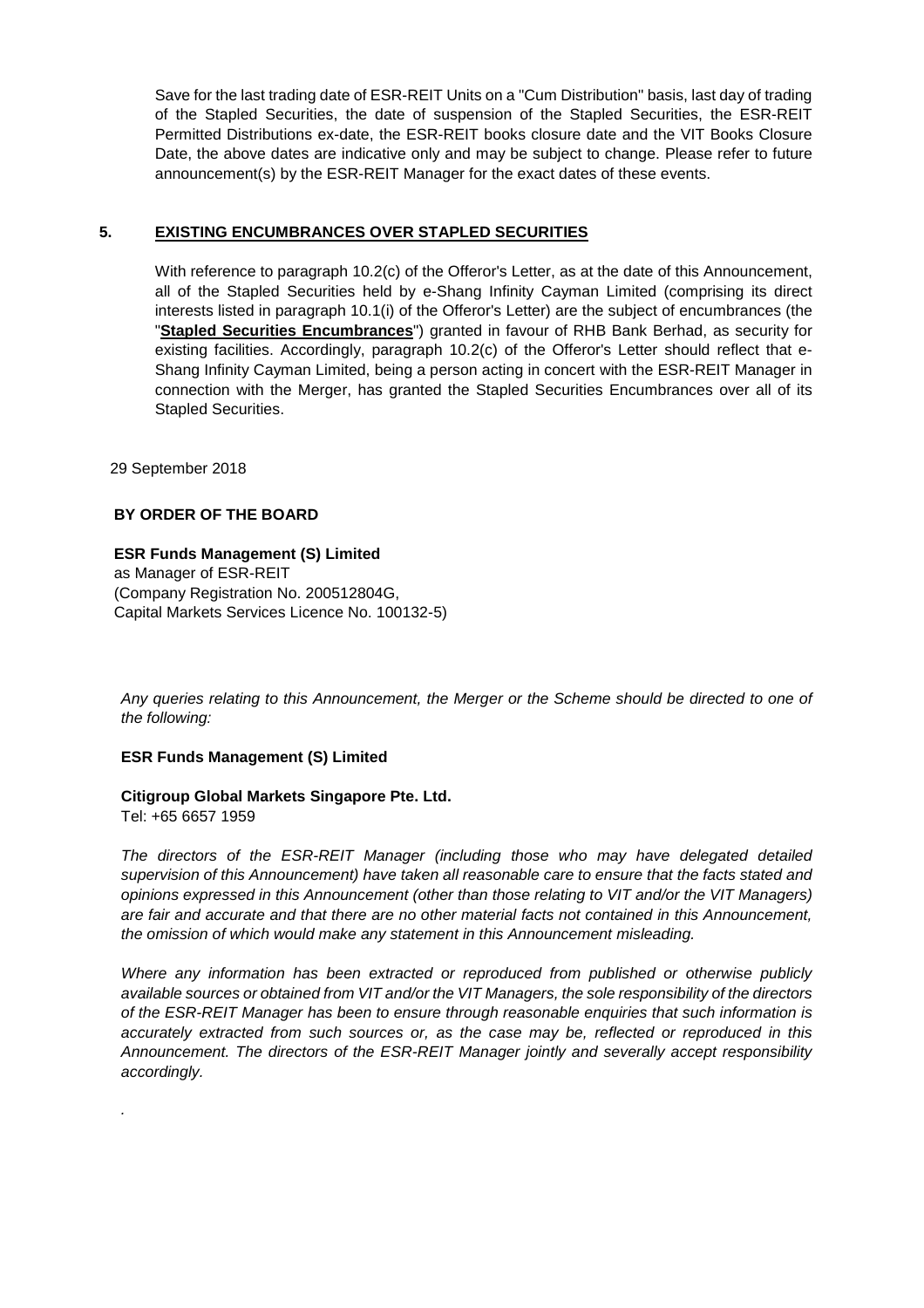### **About ESR-REIT**

ESR-REIT has been listed on the Singapore Exchange Securities Trading Limited since 25 July 2006.

ESR-REIT invests in quality income-producing industrial properties and as at 30 June 2018 has a diversified portfolio of 47 properties located across Singapore, with a total gross floor area of approximately 9.7 million sq ft and a property value of S\$1.65 billion<sup>1</sup>. The properties are in the following business sectors: General Industrial, Light Industrial, Logistics/Warehouse, Hi-Specs Industrial, and Business Park, and are located close to major transportation hubs and key industrial zones island-wide.

The Manager's objective is to provide Unitholders with a stable and secure income stream through the successful implementation of the following strategies:

- Acquisition of value-enhancing properties;
- Pro-active asset management;
- Divestment of non-core properties; and
- Prudent capital and risk management.

ESR Funds Management (S) Limited, the Manager of ESR-REIT, is owned by two stakeholders, namely, ESR Cayman Limited ("ESR") (indirectly c.80 percent) and Mitsui & Co., Ltd ("Mitsui") (20 percent):

- ESR is a leading pure-play pan-Asia logistics real estate developer, owner, and operator focused on the key metropolitan areas most closely tied with consumption and global trade. Co-founded by senior management and Warburg Pincus, ESR is backed by some of the world's preeminent investors including APG, CPPIB, Goldman Sachs, PGGM, Ping An and SK Holdings. The ESR platform represents one of the largest in the Asia-Pacific region with assets under management (AUM) of US\$12 billion, and over 10 million square metres of projects owned and under development across China, Japan, Singapore, South Korea and India. The company also runs capital and fund management offices in Hong Kong and Singapore.
- Mitsui is one of the largest corporate conglomerates in Japan and listed on the Tokyo Stock Exchange. It is one of the largest publicly traded companies in the world. Mitsui also developed the Japan Logistics Fund Inc., a publicly listed REIT in Japan dedicated to investing in distribution facilities.

For further information on ESR-REIT, please visit www.esr-reit.com.sg

 $\overline{a}$ 1 Includes valuation of of 7000 Ang Mo Kio Avenue 5 on a 100% basis, of which ESR-REIT has 80% economic interest.